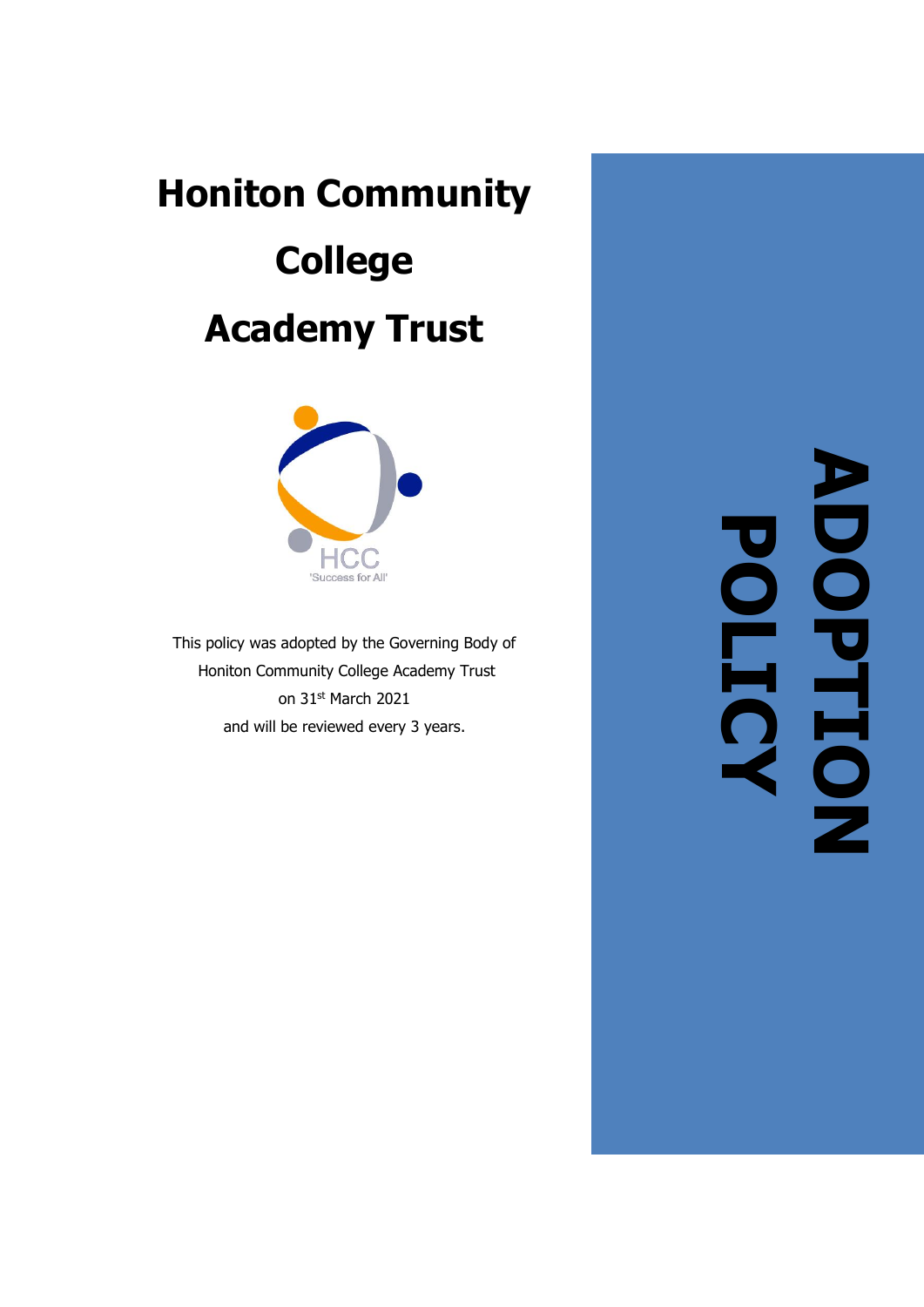# **CONTENTS**

| Introduction                                                                 | 3              |
|------------------------------------------------------------------------------|----------------|
| <b>Definitions</b>                                                           | 3              |
| Entitlement to adoption leave                                                | $\overline{4}$ |
| Notification of intention to take leave                                      | $\overline{4}$ |
| Starting adoption leave                                                      | $\overline{4}$ |
| Starting adoption pay                                                        | 5              |
| <b>Contractual Adoption Pay</b>                                              | 6              |
| Terms and conditions during OAL and AAL                                      | 6              |
| Annual leave                                                                 | 7              |
| Pensions                                                                     | 8              |
| Redundancies during adoption leave                                           | 9              |
| Disrupted adoption                                                           | 9              |
| Keeping in touch                                                             | 9              |
| <b>Expected Return Date</b>                                                  | 9              |
| Returning early                                                              | 10             |
| Returning late                                                               | 10             |
| Deciding not to return                                                       | 10             |
| Your rights when you return                                                  | 10             |
| Returning to work part-time                                                  | 11             |
| Appendix 1 - All Employees (excluding Teachers) Adoption Benefits Flow Chart | 12             |
| Appendix 2 - Teachers Adoption Benefits Flow Chart                           | 13             |
| Document Change History                                                      | 14             |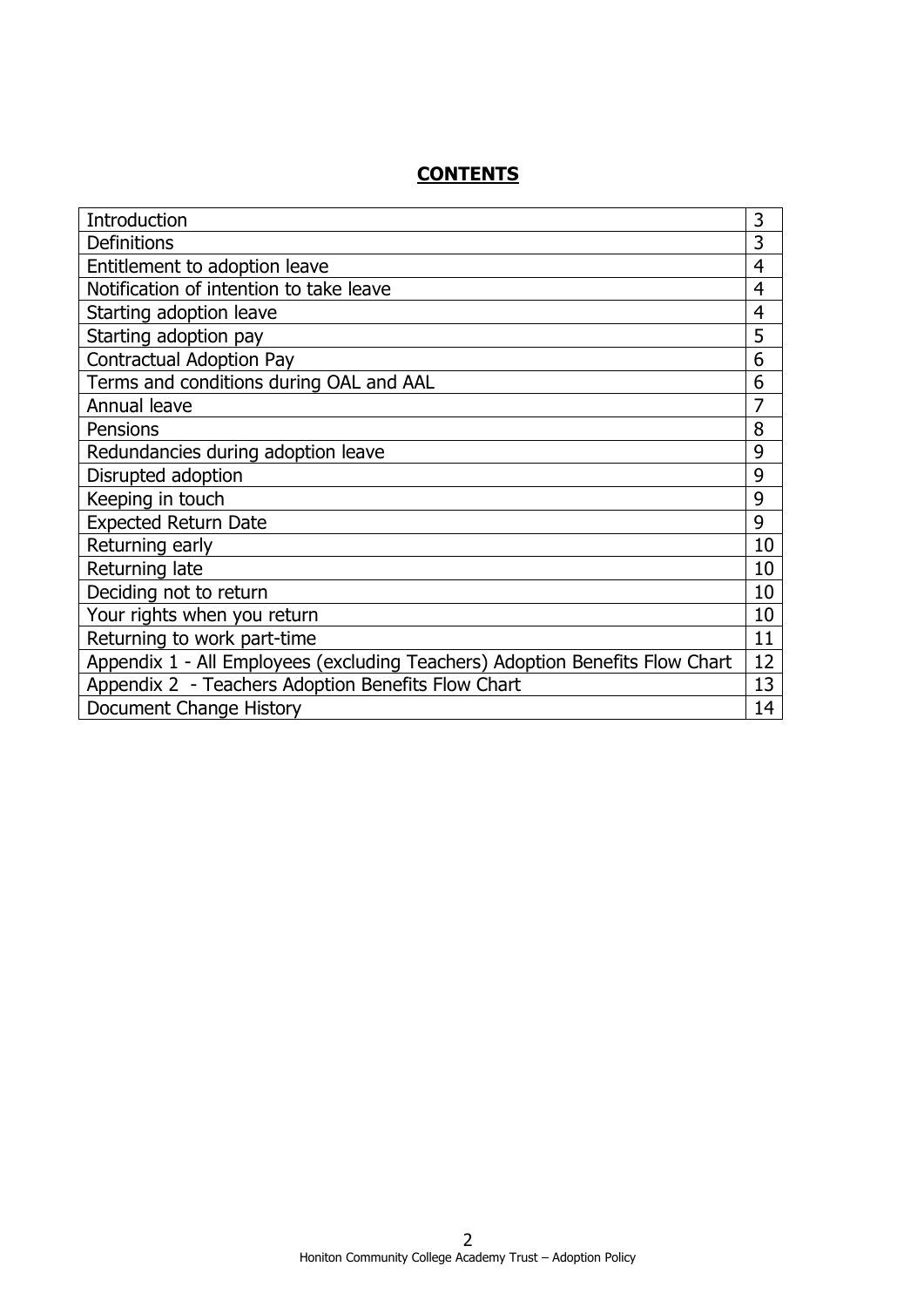# **Introduction**

This policy outlines the statutory rights and responsibilities of employees who adopt, and sets out the arrangements for adoption leave. It only applies to employees and does not apply to agency workers or the self-employed.

If you have a child placed with you under a local authority "fostering for adoption" or "concurrent planning" arrangement, or you are entering into a surrogacy arrangement under which you will be applying for a parental order, you may also be entitled to adoption leave and pay.

Arrangements for time off to attend adoption appointments are set out in our Time off for Adoption Appointments Policy.

In some cases you and your spouse or partner may be eligible to opt into the shared parental leave (SPL) scheme which gives you more flexibility to share the leave and pay available in the first year after the child is placed with you. However, one of you must take at least two weeks' adoption leave first. Details of SPL are set out in our Shared Parental Leave (Adoption) Policy.

This policy does not form part of your contract of employment and it may be amended at any time.

# **Definitions**

The following definitions apply in this policy:

- **Qualifying Week:** the week, starting on a Sunday, in which you are notified in writing by an adoption agency of having been matched with a child.
- **Expected Placement Date:** the date on which an adoption agency expects that it will place a child into your care with a view to adoption.
- **Ordinary Adoption Leave (OAL):** a period of up to 26 weeks' leave available to all employees who qualify for adoption leave (see "Entitlement to adoption leave" below).
- **Additional Adoption Leave (AAL):** a further period of up to 26 weeks' leave immediately following OAL.

The Resources Committee has overall responsibility for the effective operation of this policy and for ensuring compliance with the relevant statutory framework. The Resources Committee ensures the policy's maintenance and review and has delegated to the Principal day-to-day responsibility for operating the policy'

Managers have a specific responsibility to ensure the fair application of this policy and all members of staff are responsible for supporting colleagues and ensuring its success.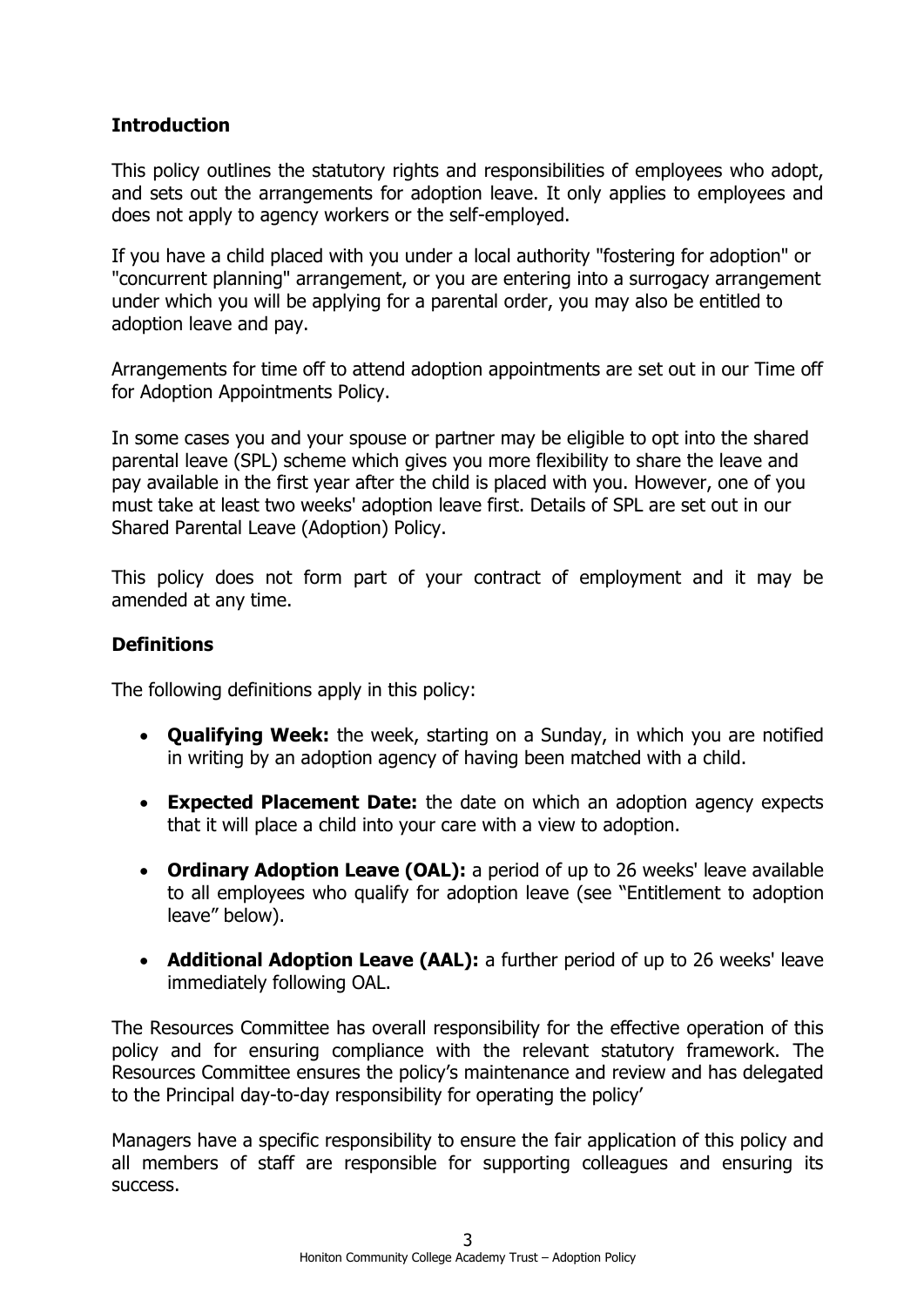# **Entitlement to adoption leave**

Adoption leave is only available if you are adopting through a UK adoption agency. It is not available if there is no agency involved, for example, if you are formally adopting a stepchild or other relative.

You are entitled to adoption leave if you meet all the following conditions:

- (a) An adoption agency has given you written notice that it has matched you with a child for adoption and tells you the Expected Placement Date.
- (b) You have notified the agency that you agree to the child being placed with you on the Expected Placement Date.
- (c) Your spouse or partner will not be taking adoption leave with their employer (although they may be entitled to take paternity leave).

The maximum adoption leave entitlement is 52 weeks, consisting of 26 weeks' Ordinary Adoption Leave and 26 weeks' Additional Adoption Leave.

## **Notification of intention to take leave**

You must give us notice in writing of:

- (a) the Expected Placement Date; and
- (b) your intended start date for adoption leave (**Intended Start Date**) (see "Starting Adoption Leave" below).

This notice should be given not more than seven days after the agency notified you in writing that it has matched you with a child.

At least 28 days before your Intended Start Date (or, if this is not possible, as soon as you can), you must also provide us with:

- (a) A Matching Certificate from the adoption agency confirming:
	- i) the agency's name and address;
	- ii) the name and date of birth of the child;
	- iii) the date you were notified of the match; and
	- iv) the Expected Placement Date.
- (b) Written confirmation that you intend to take statutory adoption pay and not statutory paternity pay.

## **Starting adoption leave**

OAL may start on a predetermined date no more than 14 days before the Expected Placement Date, or on the date of placement itself, but no later.

You must notify us of your Intended Start Date in accordance with the notification provisions set out above. We will then write to you within 28 days to inform you of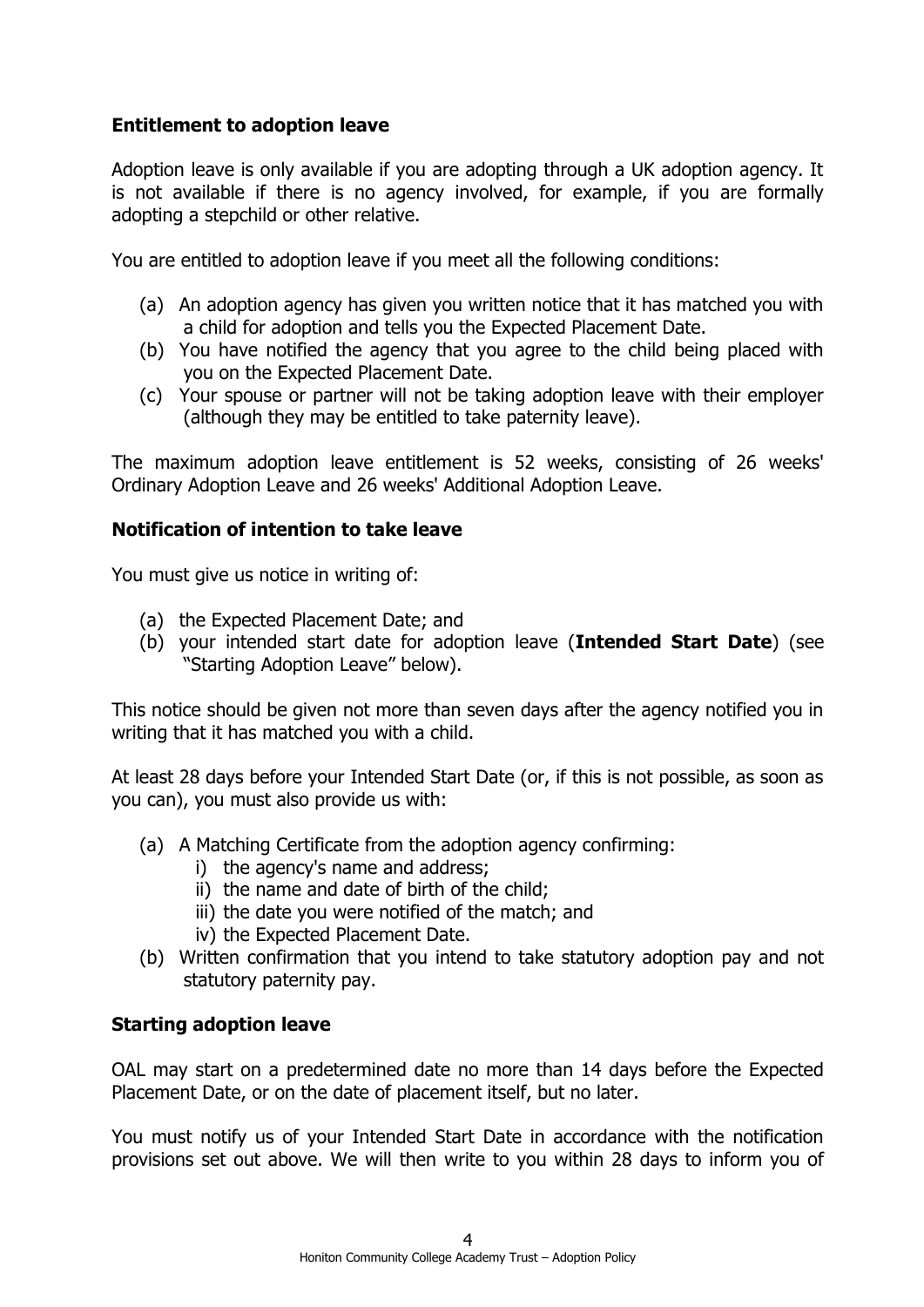the date we will expect you to return to work if you take your full entitlement to adoption leave (**Expected Return Date**).

You can postpone (but not beyond the Expected Placement Date) your Intended Start Date by informing us in writing at least 28 days before the original date or, if that is not possible, as soon as you can.

You can bring forward your Intended Start Date by informing us in writing at least 28 days before the new start date or, if that is not possible, as soon as you can.

Shortly before your adoption leave starts we will discuss with you the arrangements for covering your work and the opportunities for you to remain in contact, should you wish to do so, during your leave. Unless you request otherwise, you will remain on circulation lists for internal news, job vacancies, training and work-related social events.

## **Statutory Adoption Pay**

Statutory adoption pay (**SAP**) is payable for up to 39 weeks. It stops being payable if you return to work sooner or if the placement is disrupted. You are entitled to SAP if:

- (a) you have been continuously employed for at least 26 weeks at the end of your Qualifying Week and are still employed by us during that week;
- (b) your average weekly earnings during the eight weeks ending with the Qualifying Week (the **Relevant Period**) are not less than the lower earnings limit set by the Government; and
- (c) you have given us the relevant notifications (see above).

SAP is calculated as follows:

First six weeks: SAP is paid at the earnings-related rate of 90% of your average earnings over the Relevant Period.

Remaining 33 weeks: SAP is paid at the prescribed rate which is set by the government for the relevant tax year, or the earnings-related rate if this is lower.

SAP accrues with each complete week of absence but payments shall be made on the next normal payroll date. Income Tax, National Insurance and pension contributions shall be deducted as appropriate.

If you leave employment for any reason (for example, if you resign or are made redundant) you shall still be eligible for SAP if you have already been notified by an agency that you have been matched with a child. In such cases, SAP shall start:

- (a) 14 days before the Expected Placement Date; or
- (b) the day after your employment ends,

whichever is the later.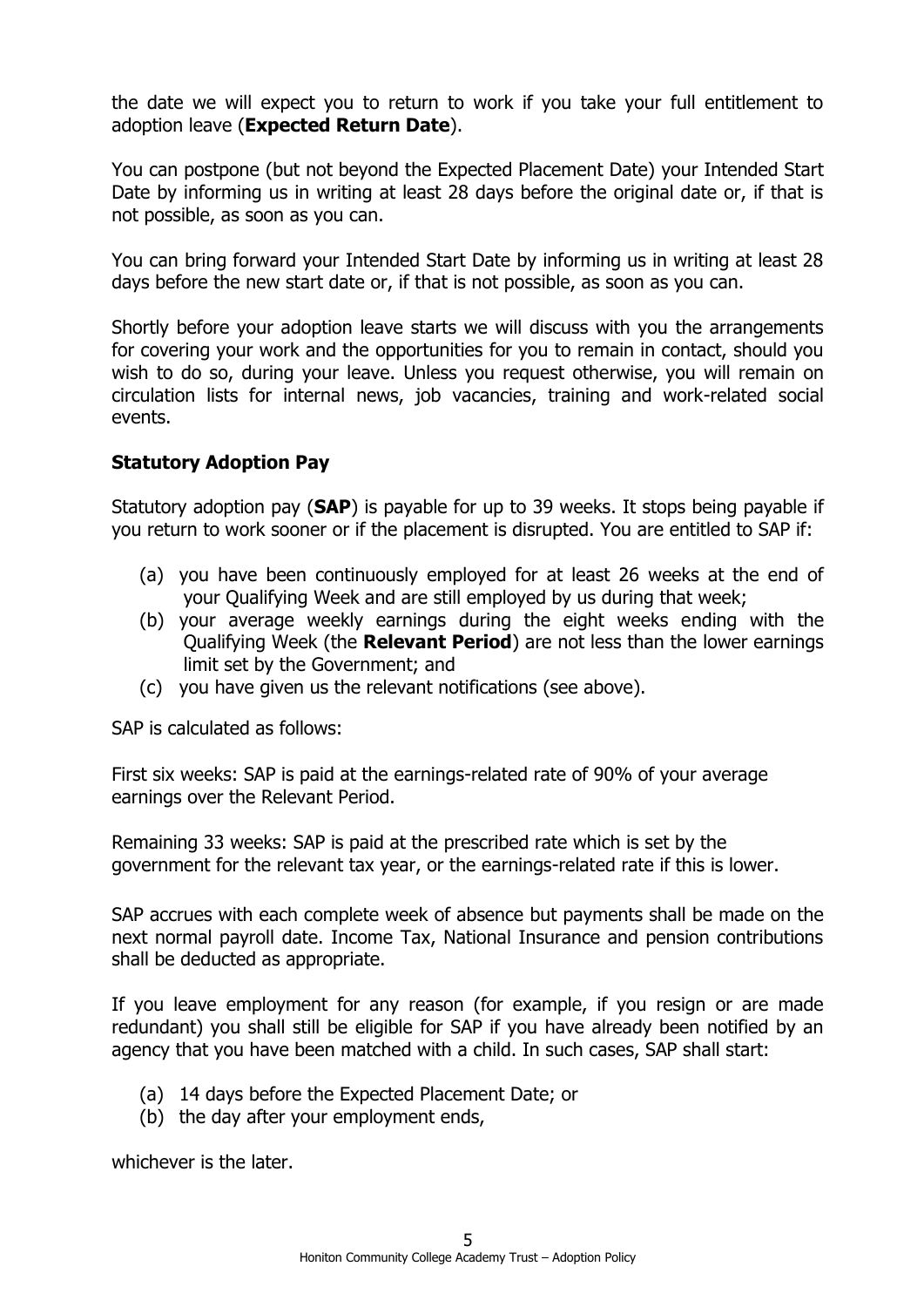If you become eligible for a pay rise before the end of your adoption leave, you will be treated for SAP purposes as if the pay rise had applied throughout the Relevant Period. This means that your SAP will be recalculated and increased retrospectively, or that you may qualify for SAP if you did not previously qualify. We shall pay you a lump sum to make up the difference between any SAP already paid and the amount payable by virtue of the pay rise. Any future SAP payments at the Earnings-Related Rate (if any) will also be increased as necessary.

#### **Contractual Adoption Pay**

You may also be entitled to Contractual Adoption Pay (CAP) (please see appendices 1 and 2 for details of your entitlement).

If you are entitled to contractual adoption pay you are required to return to work for a period of time (see below) in order to protect your CAP.

#### Teachers:

You must return to work for 13 weeks, regardless of the number of hours you work.

#### All other staff:

You must return to work for 3 months, regardless of the number of hours you work.

Contractual payments are made at normal pay intervals (less normal deductions) or withheld until you return to work, when the amount is paid as a lump sum (less normal deductions). If you do not return for the required minimum period, you will be liable to refund any contractual adoption pay you have received. We will notify you of the amount to be repaid. You will not have to refund any statutory adoptions payments you have received.

You entitlement to CAP is dependent on you complying with the notification requirements.

#### **Terms and conditions during OAL and AAL**

All the terms and conditions of your employment remain in force during OAL and AAL, except for the terms relating to pay. In particular:

- (a) benefits in kind shall continue;
- (b) annual leave entitlement under your contract shall continue to accrue (see "Annual leave" below); and
- (c) pension benefits shall continue (see "Pensions" below).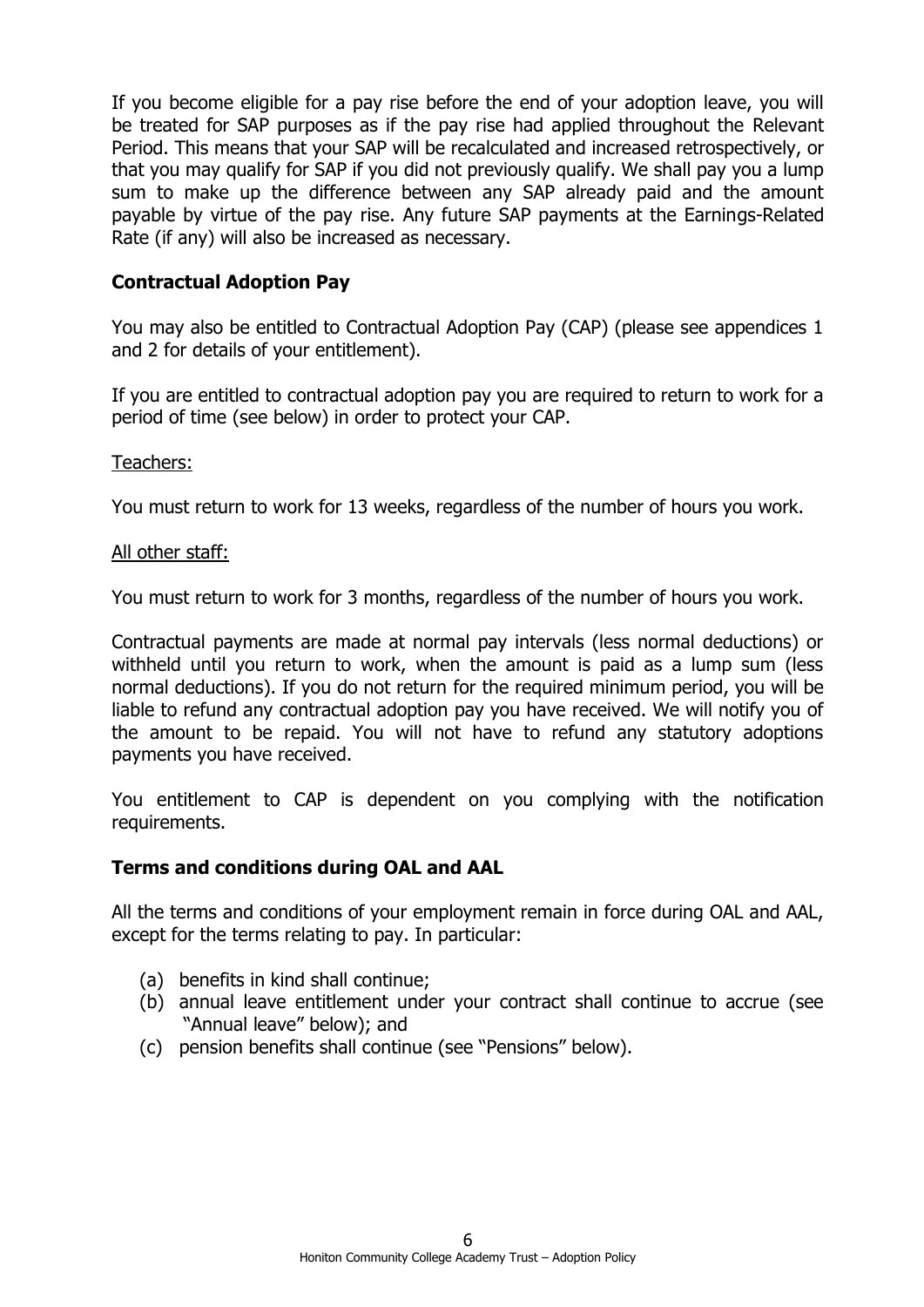## **Annual leave**

All staff: (excluding teachers and term time only staff)

During OAL and AAL, annual leave will accrue at the rate provided under your contract. Annual leave cannot usually be carried over from one holiday year to the next. If the holiday year is due to end during your adoption leave, you should ensure that you have taken the full year's entitlement before starting your adoption leave.

#### Teachers and term time only staff:

Your leave year, for the purpose of establishing annual leave entitlement whilst on adoption leave is 1 September to 31 August.

Your statutory holiday entitlement is not an additional entitlement to annual leave on top of the current school closure arrangements.

Whilst you are on adoption leave you are entitled to your statutory holiday under the Working Time Regulations. You shall not accrue holiday above your entitlement under the Working Time Regulations 1998. Annual leave entitlement will be offset against any period of school closure that has taken place in the leave year in question i.e. both before and after your adoption leave period.

On return from adoption leave, you are permitted to take any outstanding leave during term time during that leave year if there are insufficient school closures to accommodate your holiday in that leave year. Where your return from adoption leave is so close to the end of the leave year that there is not enough time to take your entire holiday entitlement, you will be permitted to carry over any balance of outstanding holiday to the following leave year. You can be required to take this during the remaining periods of school closure after the statutory holiday for that leave year has been accommodated.

You will not be entitled to a payment in lieu of untaken annual leave. However, payment in lieu may be necessary, if you decide not to return to your job following your adoption leave. Payment will be made in accordance with the Working Time Regulations and will not be pensionable.

Public and extra statutory holiday entitlement during adoption leave (not applicable to teachers)

Full time employees:

You will accrue holiday entitlement for any public holidays which fall within your adoption leave, with substitute paid leave being provided at another time.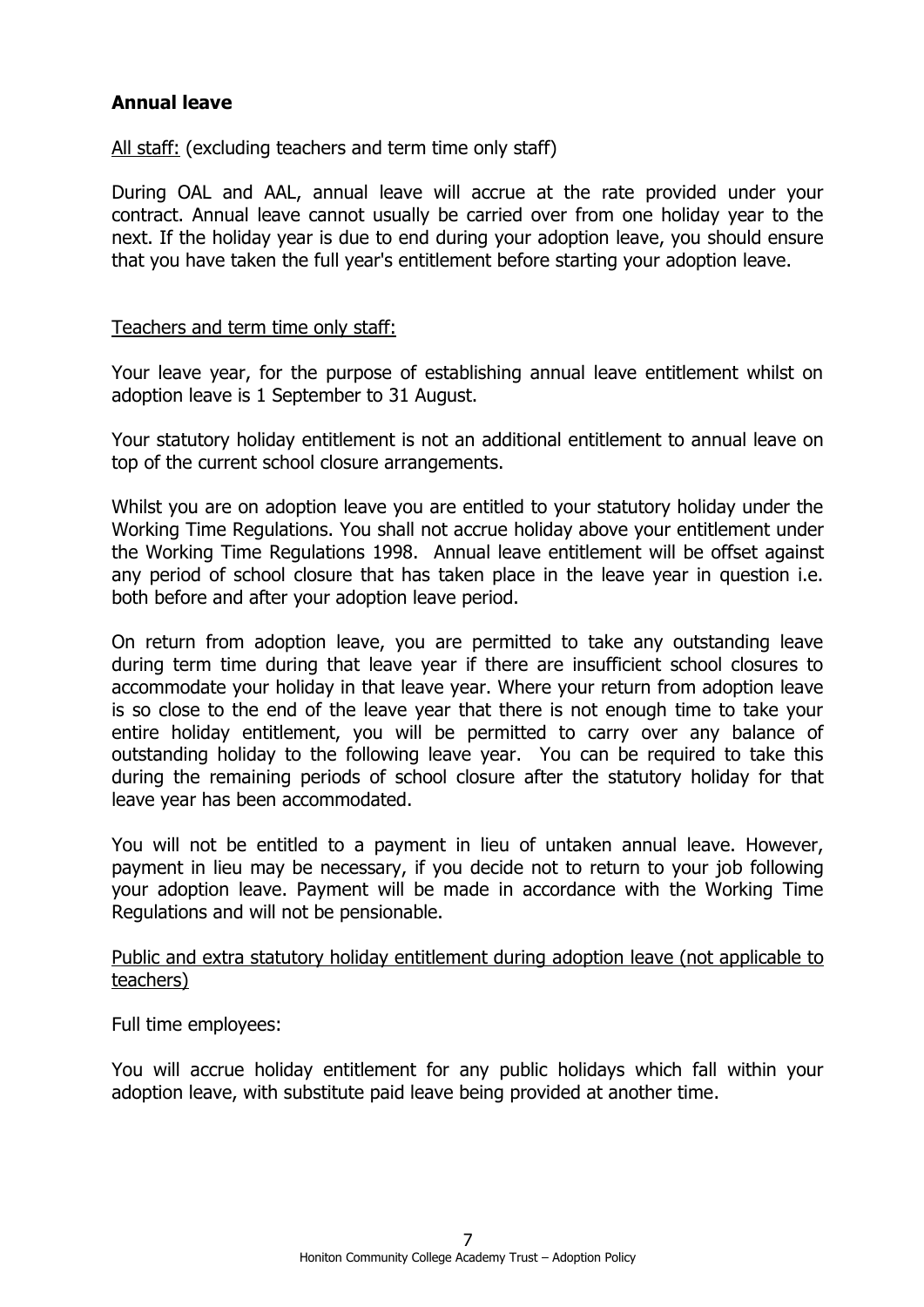Part time employees:

You will accrue pro-rata holiday entitlement for any public holidays which fall within your adoption leave, and will be given substitute paid leave at another time.

Term time employees:

You are entitled to a substitute day of paid leave during term time where a public holiday/statutory holiday falls during your adoption leave period.

Substitute days of leave may be taken immediately following the end of the period of adoption leave. Alternatively, any substitute days of leave may be added to the leave entitlement to be taken upon your return to work.

#### **Pensions**

#### Teachers

During a period of paid adoption leave, pension contributions will be paid and deducted from your pay in the usual manner. Your contributions will be based on the pay you get while absent. Any unpaid period of adoption leave will not be pensionable/reckonable.

If you require any further information you should contact Teachers Pensions on 0845 6066166 and ask for a fact sheet. Alternatively this information is available from their website: [www.teacherspensions.co.uk.](http://www.teacherspensions.co.uk/)

#### All other staff:

During any period of paid adoption leave, if you are a member of the Local Government Pension Scheme, you will pay basic pension contributions on the pay actually received but the College will pay pensions contributions on the pay you would have received had you been at work (notional pay). Your service will count as normal for pensionable purposes i.e. as if you had been at work.

During any period of unpaid ordinary adoption leave, you will be deemed to have paid basic pension contributions but the College will pay contributions on notional full pay. The service will count as normal for pension purposes i.e. as if you had been at work.

During any period of unpaid additional adoption leave; the unpaid period will not count for pension purposes unless you make an election for it to count.

You can, within 30 days of returning to work or the termination of your contract if you do not return, elect to pay the relevant pension contributions in respect of this unpaid period. You will need to notify the Director of Finance of your decision to pay contributions during this unpaid period and you will need to complete the appropriate paperwork.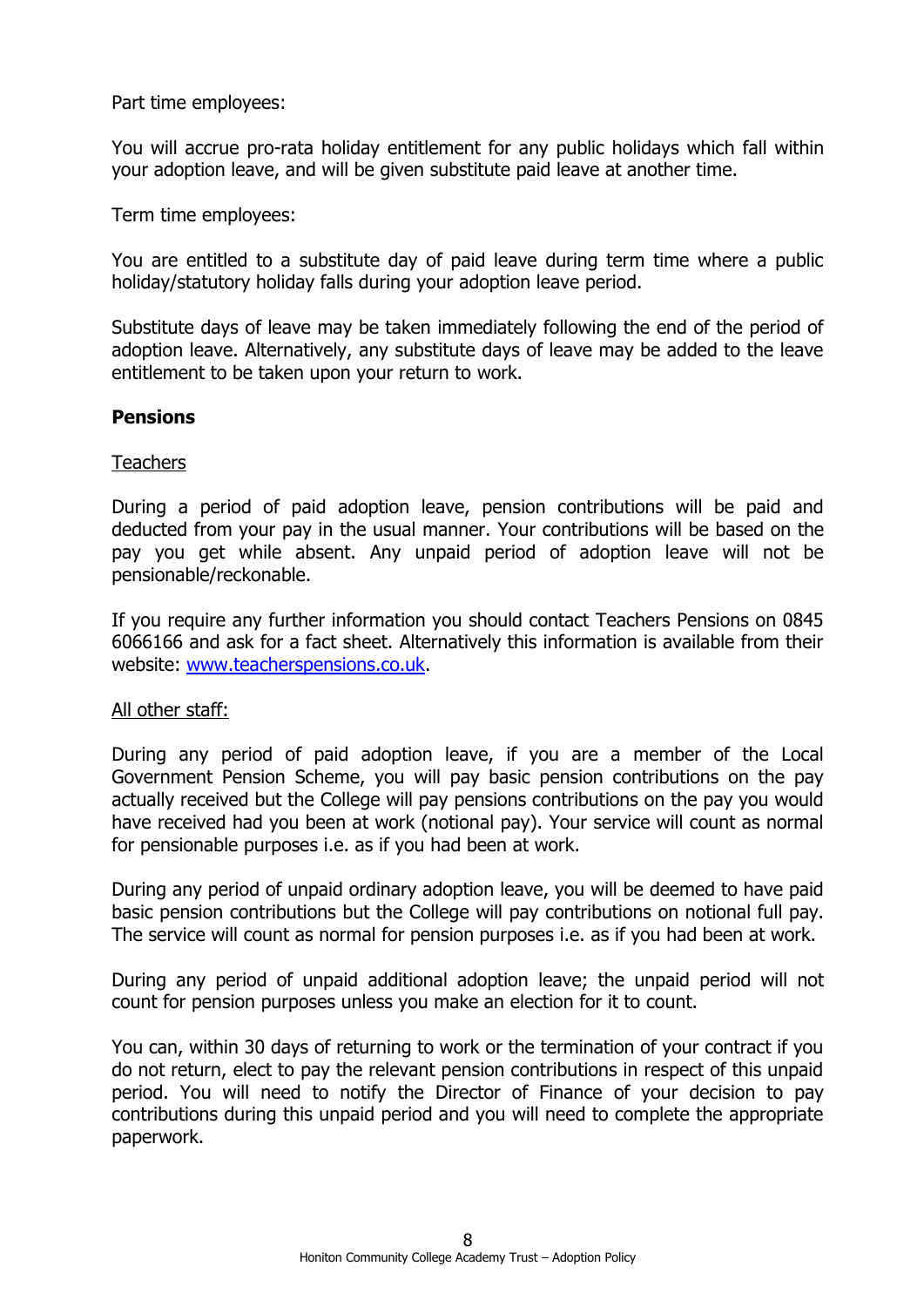If you work on a keeping in touch day, both you and the College will pay contributions based on the pay you receive for that day. The day will count as a day of scheme membership.

#### **Redundancies during adoption leave**

In the event that your post is affected by a redundancy situation occurring during your adoption leave, we shall write to inform you of any proposals and shall invite you to a meeting before any final decision is reached as to your continued employment. Employees on maternity and adoption leave shall be given first refusal on any suitable alternative vacancies that are appropriate to their skills.

#### **Disrupted adoption**

Adoption leave is disrupted if it has started but:

- (a) you are notified that the placement will not take place;
- (b) the child is returned to the adoption agency after placement; or
- (c) the child dies after placement.

In case of disruption your entitlement to adoption leave and pay (if applicable) will continue for a further eight weeks from the end of the week in which disruption occurred, unless your entitlement to leave and/or pay would have ended earlier in the normal course of events.

#### **Keeping in touch**

We may make reasonable contact with you from time to time during your adoption leave.

You may work (including attending training) on up to ten days during adoption leave without bringing your adoption leave to an end. This is not compulsory and arrangements, including any additional pay, would be discussed and agreed with Principal.

Shortly before you are due to return to work, we may invite you to have a discussion (whether in person or by telephone) about the arrangements for your return. This may cover:

- (a) updating you on any changes that have occurred during your absence;
- (b) any training needs you might have; and
- (c) any changes to working arrangements (for example, if you have made a request to work part time). See "Returning to work part time" below.

#### **Expected Return Date**

Once you have notified us in writing of your Intended Start Date, we shall send you a letter within 28 days to inform you of your Expected Return Date. If your start date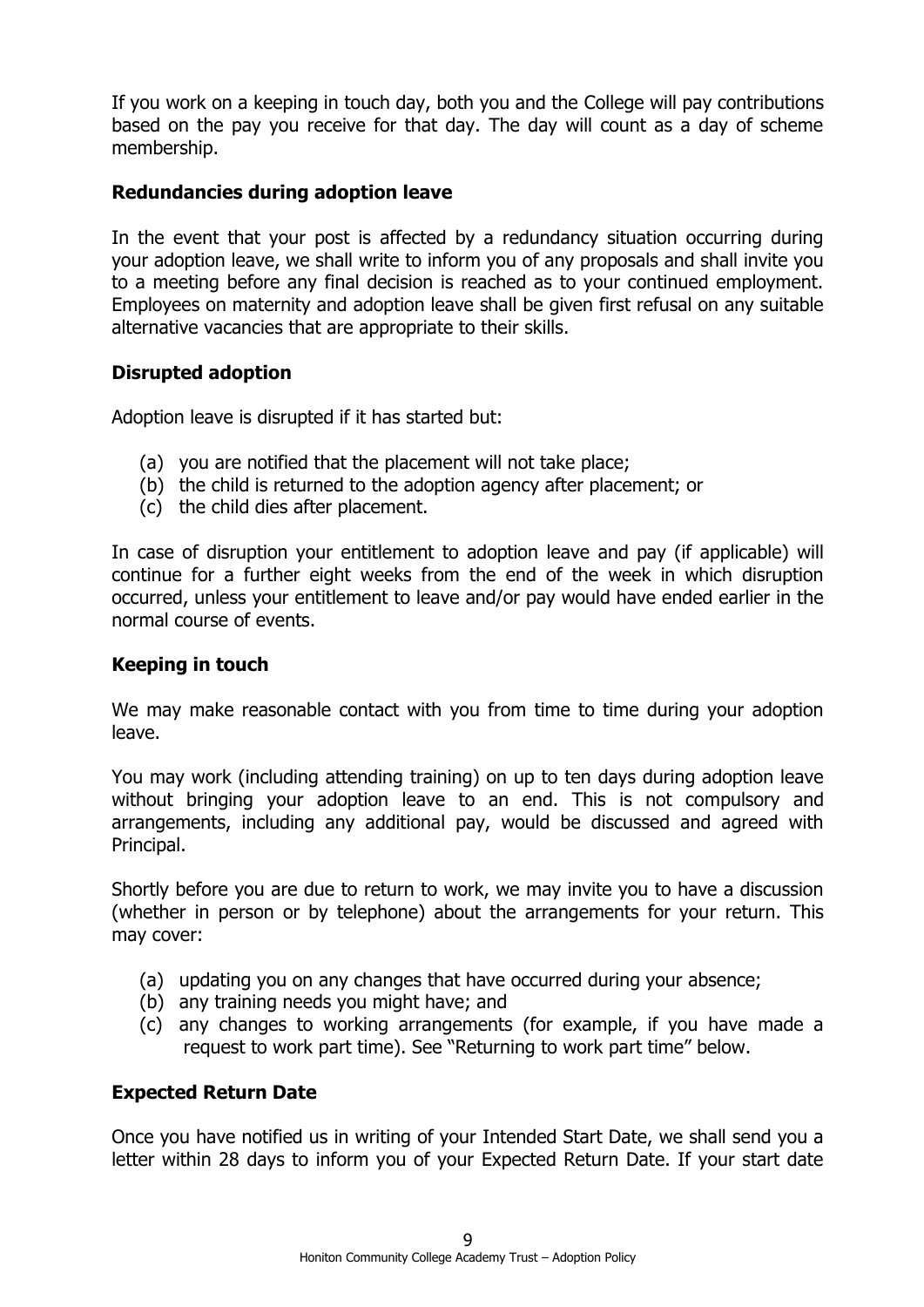changes we shall write to you within 28 days of the start of adoption leave with a revised Expected Return Date.

We will expect you back at work on your Expected Return Date unless you tell us otherwise. It will help us if, during your adoption leave, you are able to confirm that you will be returning to work as expected.

# **Returning early**

If you wish to return to work earlier than the Expected Return Date, you must give us at least eight weeks' notice. It is helpful if you give this notice in writing.

If you do not give enough notice, we may postpone your return date until eight weeks after you gave notice, or to the Expected Return Date if sooner.

# **Returning late**

If you wish to return later than the Expected Return Date, you should either:

- (a) Request unpaid parental leave, giving us as much notice as possible but not less than 21 days; or
- (b) Request paid annual leave in accordance with your contract, which will be at our discretion.

If you are unable to return to work due to sickness or injury, this will be treated as sickness absence and our usual sickness policy will apply. In any other case, late return will be treated as unauthorised absence.

#### **Deciding not to return**

If you do not intend to return to work, or are unsure, it is helpful if you discuss this with us as early as possible. If you decide not to return you should give notice of resignation in accordance with your contract. The amount of adoption leave left to run when you give notice must be at least equal to your contractual notice period, otherwise we may require you to return to work for the remainder of the notice period.

Once you have given notice that you will not be returning to work, you cannot change your mind without our agreement.

This does not affect your right to receive SAP.

## **Your rights when you return**

You are normally entitled to return to work in the same position as you held before commencing leave. Your terms of employment shall be the same as they would have been had you not been absent.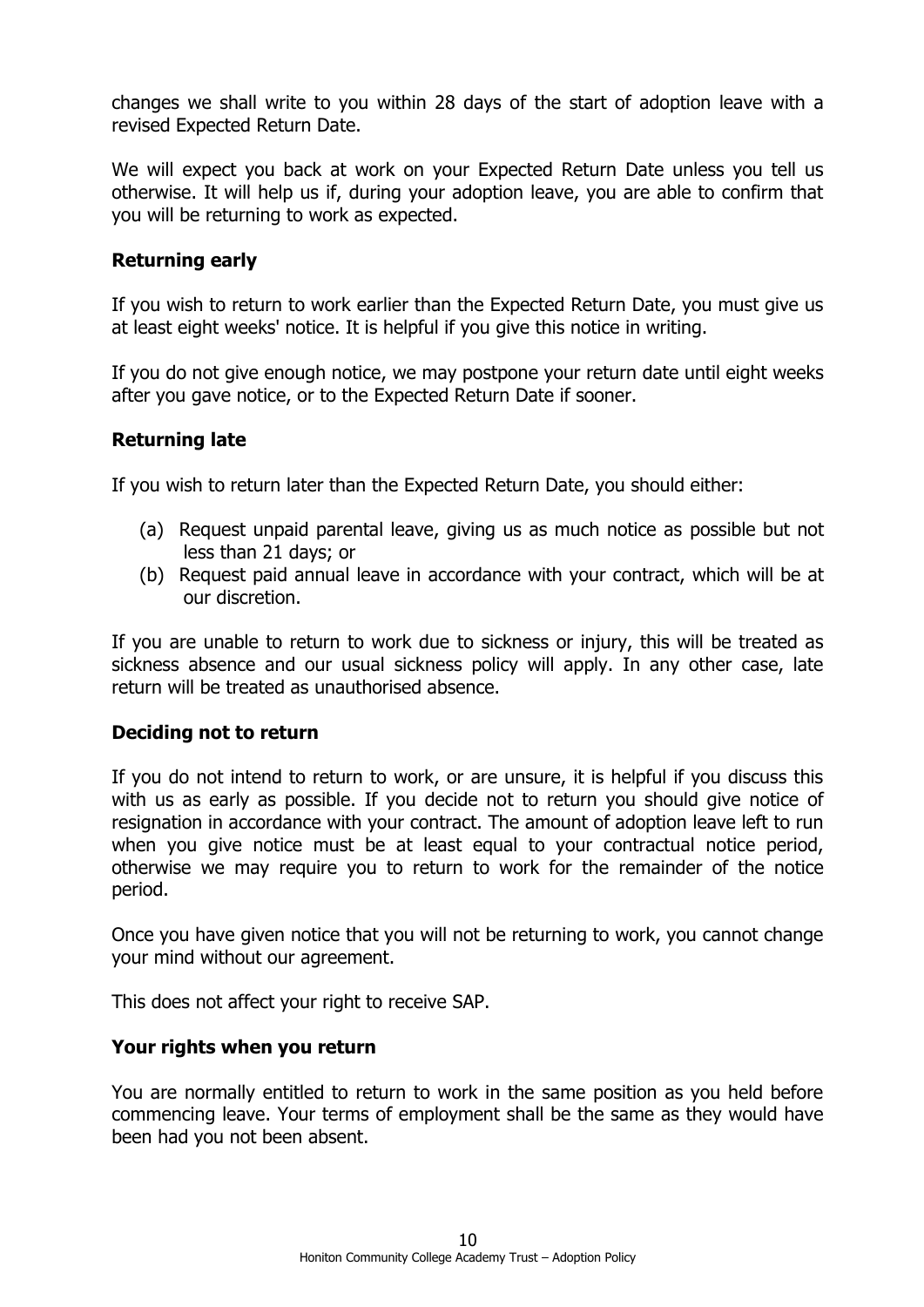However, if you have taken any period of AAL or more than four weeks' parental leave, and it is not reasonably practicable for us to allow you to return into the same position, we may give you another suitable and appropriate job on terms and conditions that are not less favourable.

# **Returning to work part-time**

We will deal with any requests by employees to change their working patterns (such as working part time) after adoption leave on a case-by-case basis. There is no absolute right to insist on working part time, but you do have a statutory right to request flexible working and we will try to accommodate your wishes unless there is a justifiable reason for refusal, bearing in mind the needs of the College. It is helpful if requests are made as early as possible.

#### **Overseas adoptions**

If you are adopting a child from overseas, the following will apply, in addition to the rest of this policy:

You must have received notification that the adoption has been approved by the relevant UK authority (Official Notification).

You must give us notice in writing of:

- your intention to take adoption leave;
- the date you received Official Notification; and
- the date the child is expected to arrive in Great Britain.

This notice should be given as early as possible but in any case within 28 days of receiving Official Notification (or, if you have less than 26 weeks' employment with us at the date of Official Notification, within 30 weeks of starting employment).

You must also give us at least 28 days' notice in writing of your intended start date. This can be the date the child arrives in Great Britain or a predetermined date no more than 28 days after the child's arrival in Great Britain.

You must also notify us of the date the child arrives in Great Britain within 28 days of that date.

We may also ask for a copy of the Official Notification and evidence of the date the child arrived in Great Britain.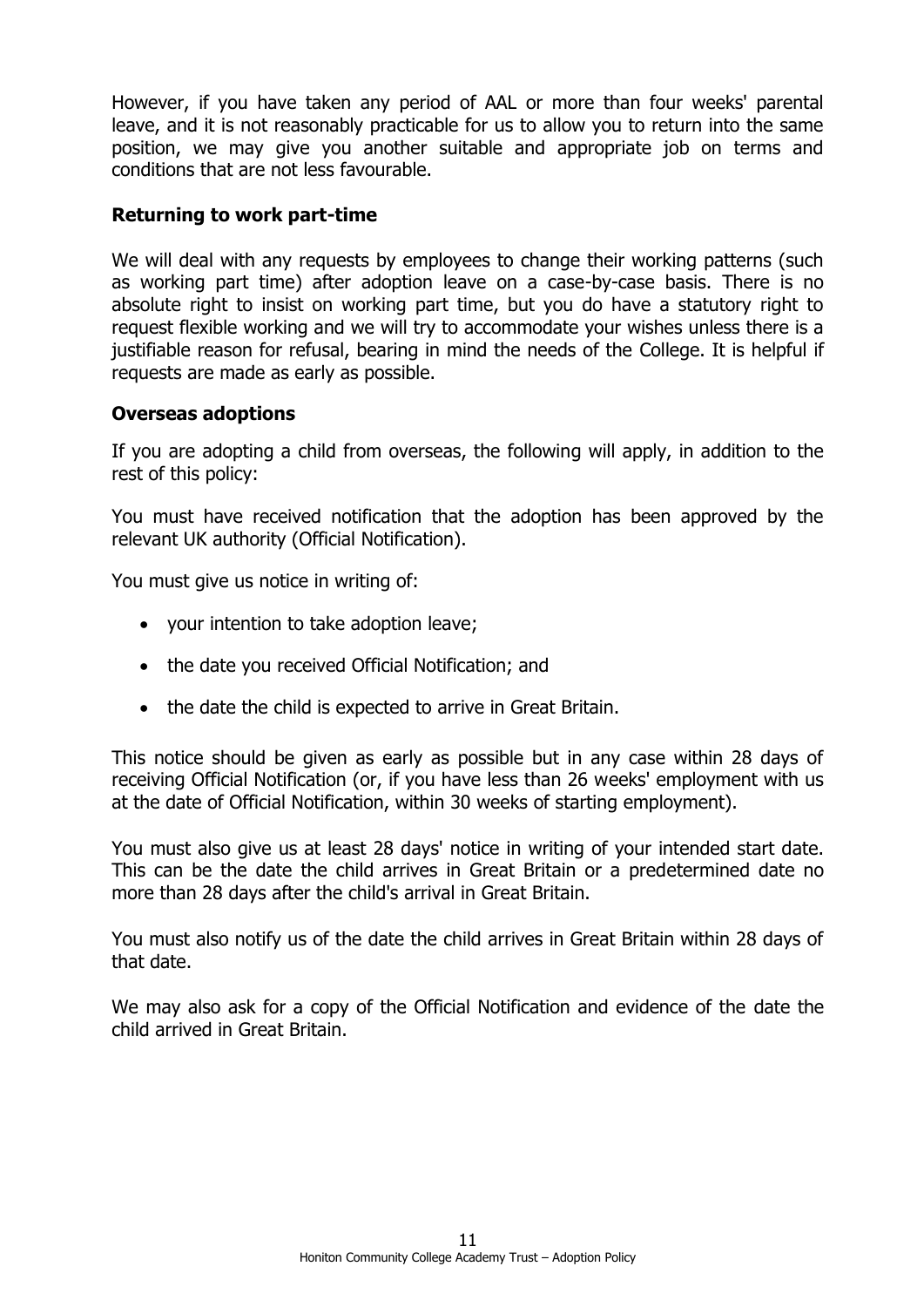# **Appendix 1**

# **All Employees (excluding Teachers) Adoption Benefits Flow Chart**

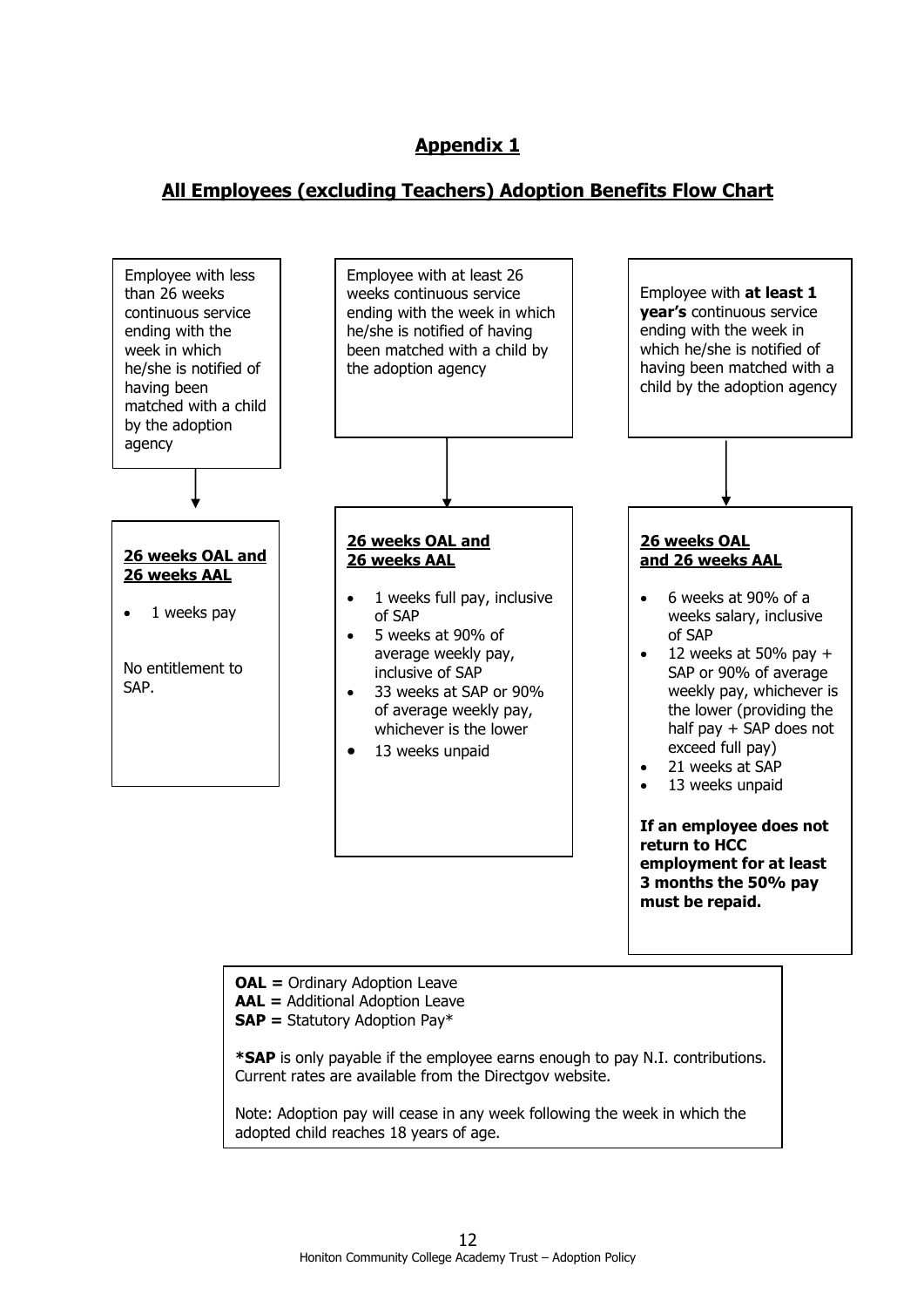# **Appendix 2 - Teachers Adoption Benefits Flow Chart**

Note 1: community schools, voluntary aided schools, voluntary controlled schools, trust schools, foundation schools, academies, free schools, studio schools, university technical colleges, technical academies, further education colleges, independent schools and such other educational establishments which governors at their absolute discretion may decide to recognise continuity from